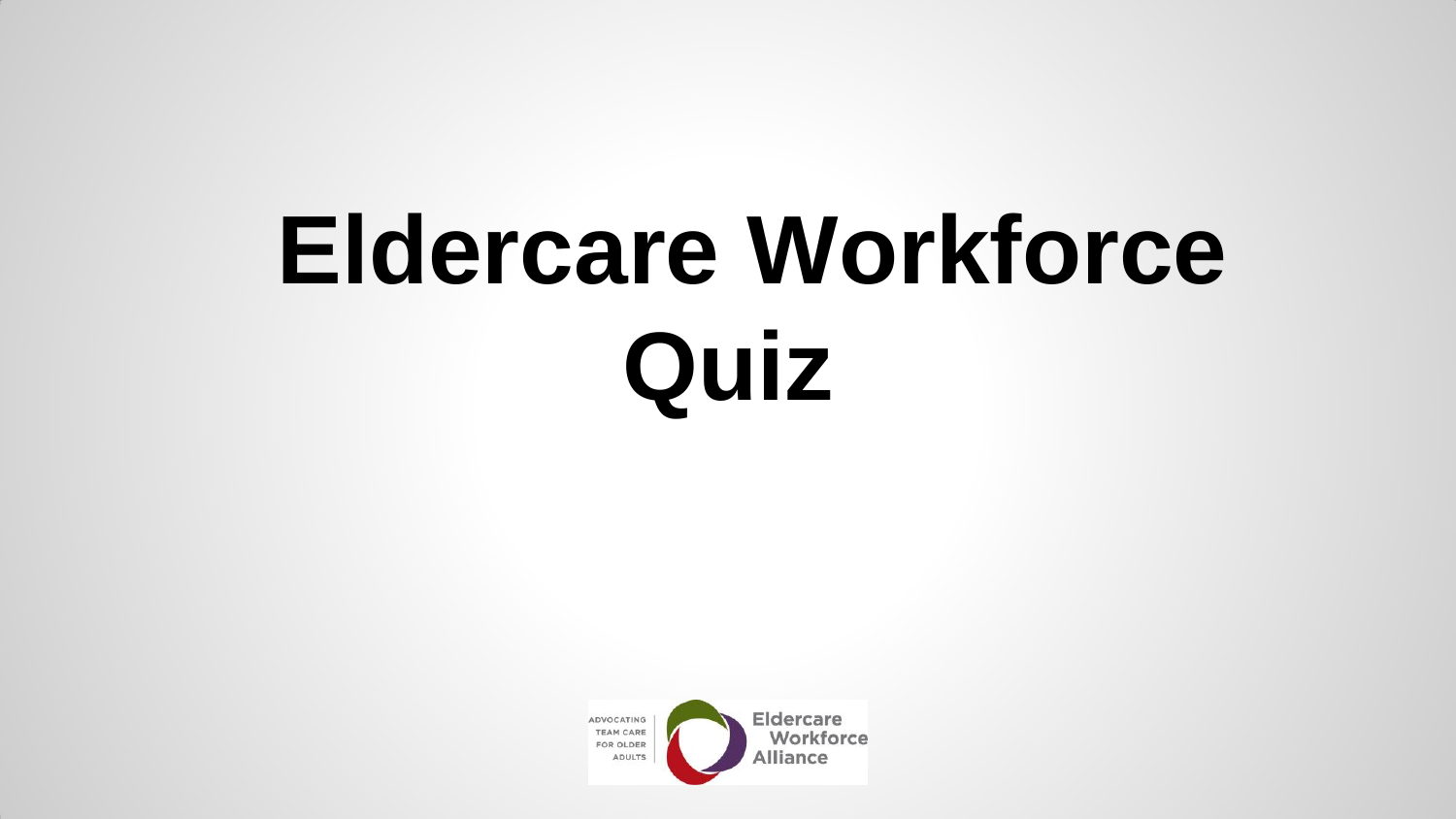- **1. Question**: By 2030, it is estimated that there will be approximately 72 million older Americans, comprising nearly 20 percent of the total population US population. But, which state will have the biggest increase in the 65+ population?
	- Arizona
	- **California**
	- **Florida**
	- **West Virginia**

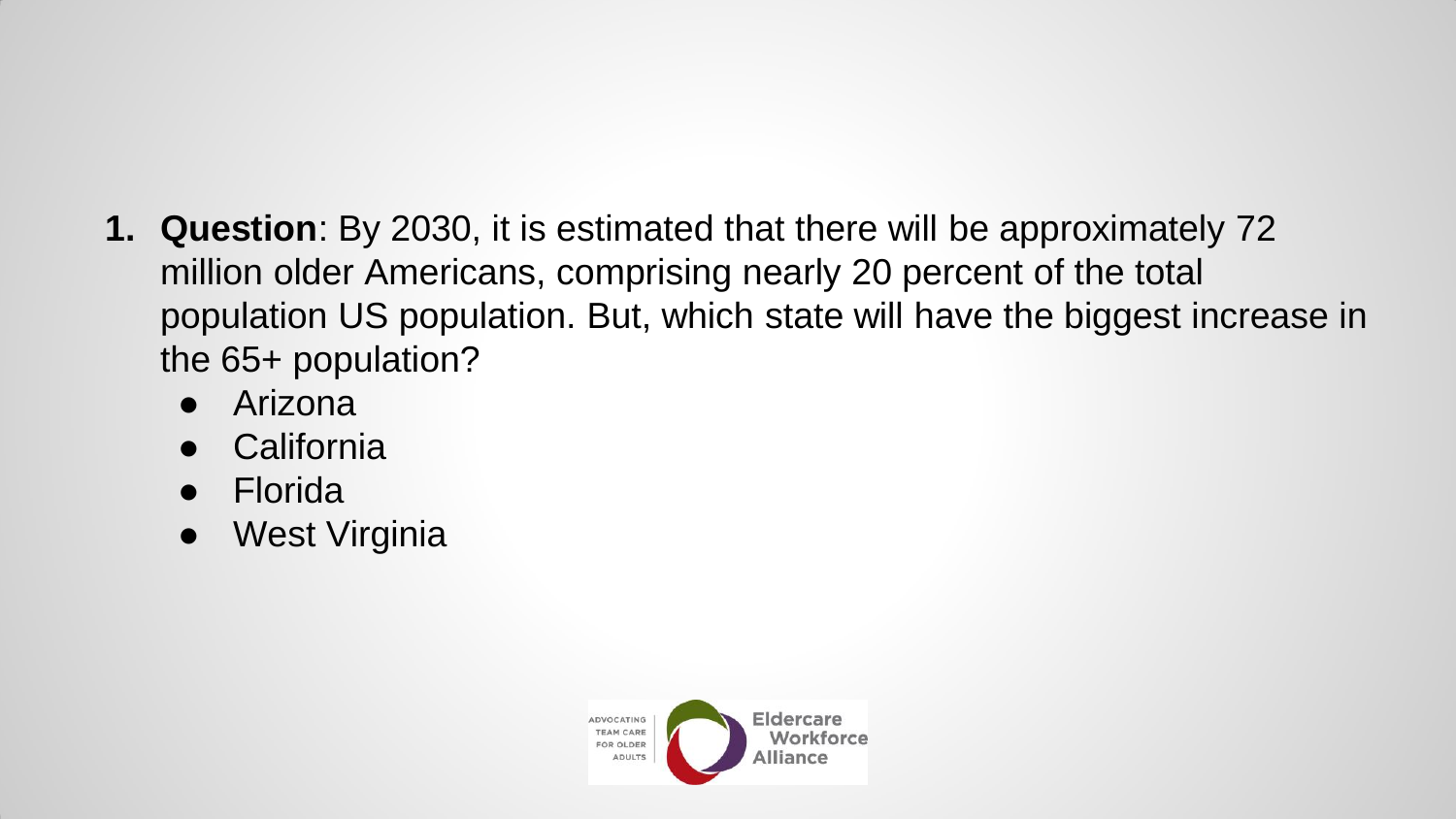**Answer:** Arizona will have the largest increase in the 65+ population. The top ten states with the largest increase are Arizona, Nevada, Florida, Alaska, New Mexico, Texas, New Hampshire, Wyoming, and California.

**Source:** [Eldercare Workforce Alliance state issue briefs](http://www.eldercareworkforce.org/research/issue-briefs/research:state-briefs/)

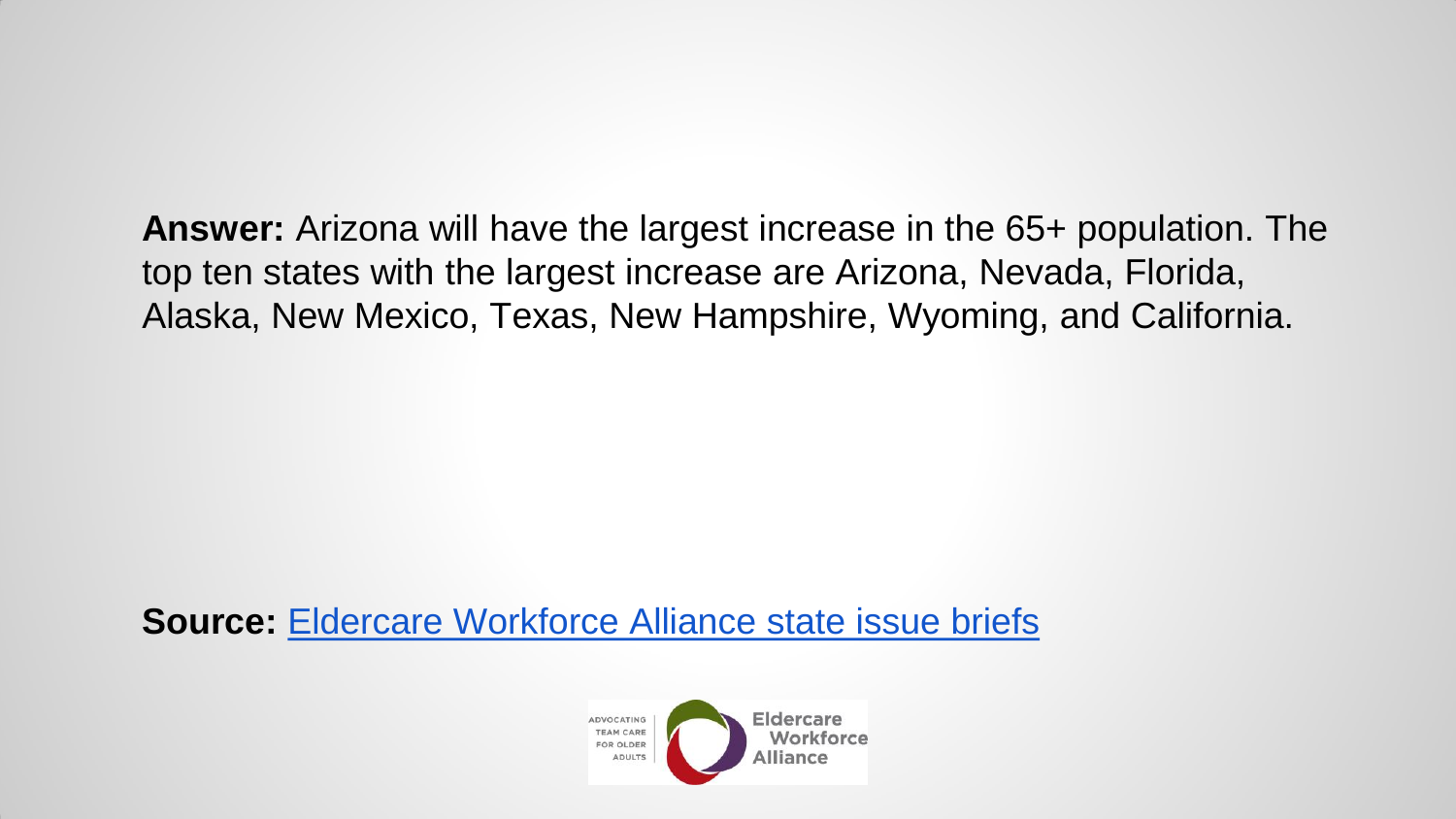#### **2. Question: What Costs More?**

- A year at Harvard University
- A year at a nursing home
- A year in prison
- A year of infant care in New York City

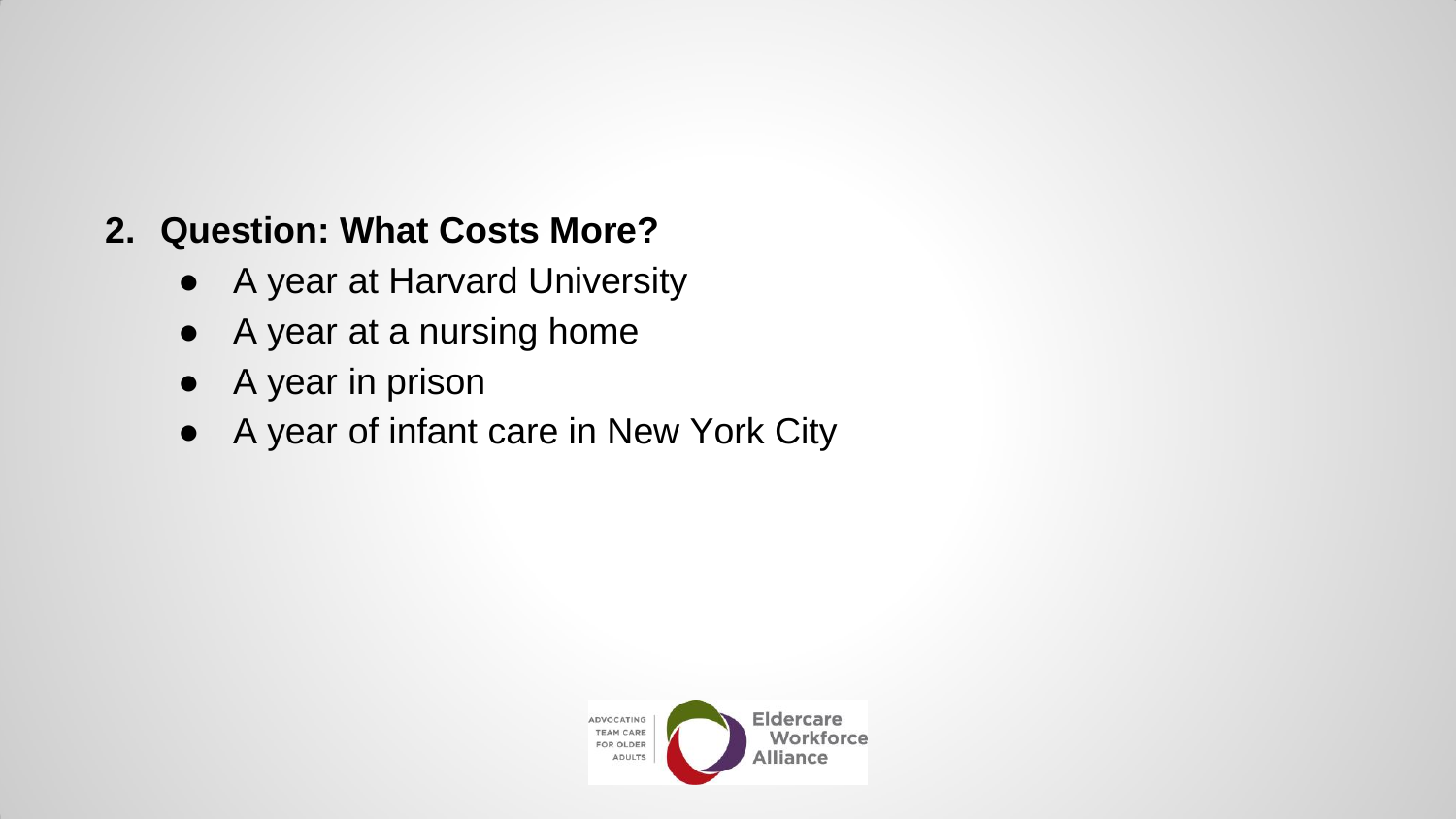**Answer:** In 2013, spending a year in a private room in a nursing home could set you back about \$84,000 according to Genworth Financial. A year at Harvard is \$56,000, an average year in prison is \$31,000 and a year of infant care in New York City is around \$14,000.

**Source[:](http://www.pbs.org/newshour/rundown/quiz-much-know-long-term-care/)** [PBS NewsHour Long-Term Care Quiz](http://www.pbs.org/newshour/rundown/quiz-much-know-long-term-care/)

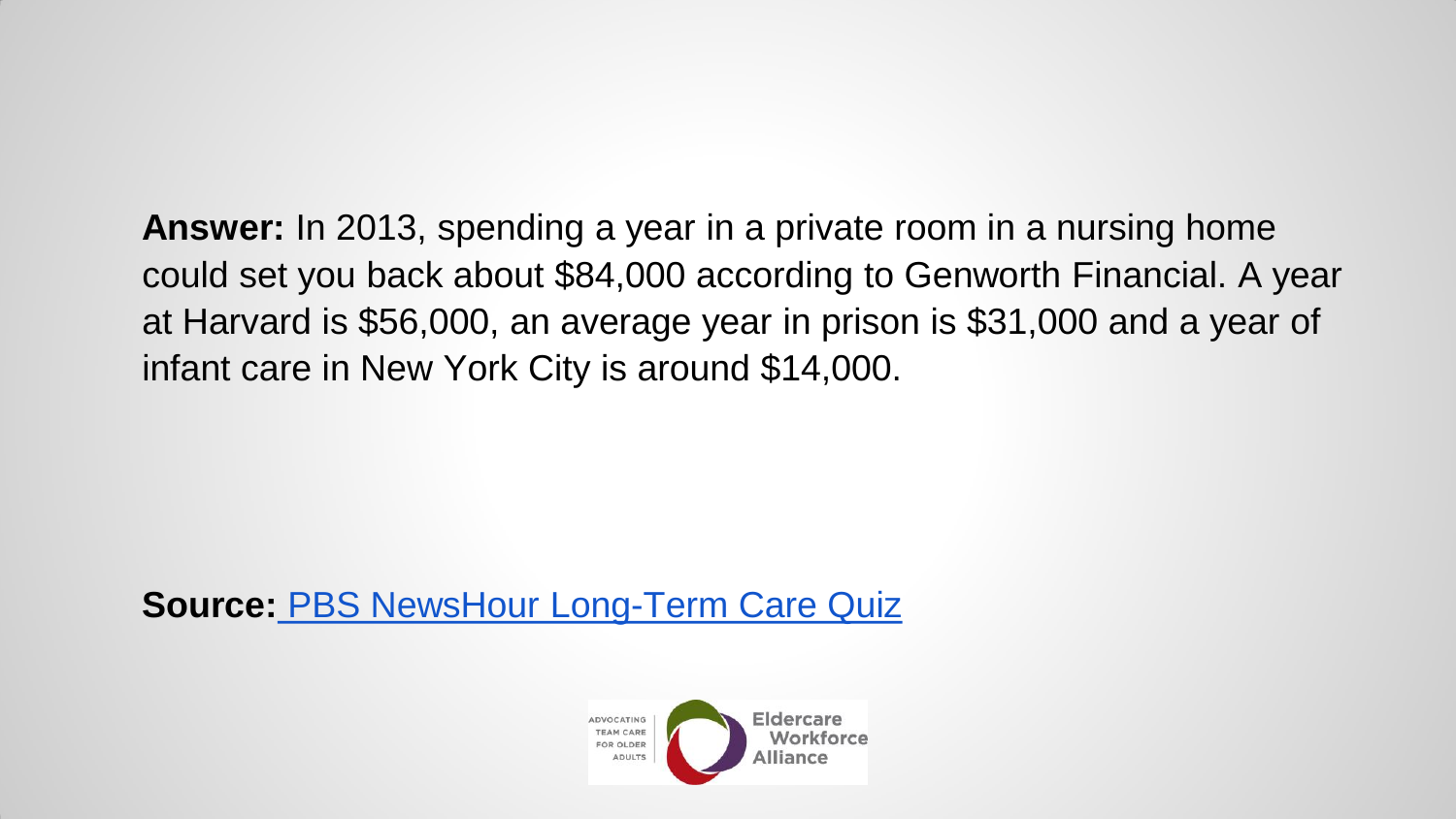**3. Question:** We're going to play mad-libs - Fill in the blanks: The "average" family caregiver (a person taking care of a loved one as they get older, for example) is a [BLANK]-year-old woman who works outside the home and spends nearly [BLANK] hours per week providing unpaid care to her mother for nearly five years.

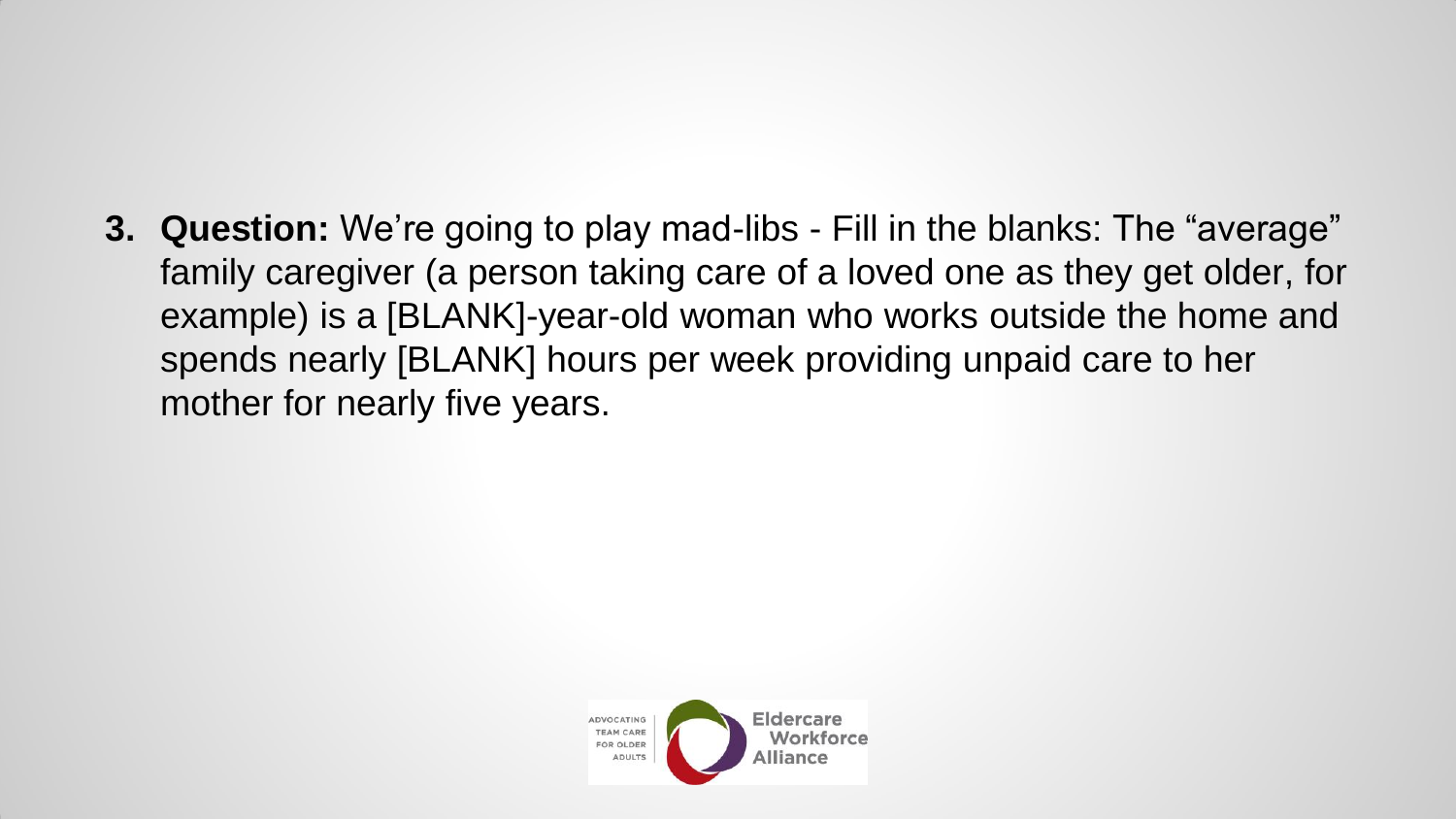**Answer:** The "average" U.S. caregiver is a 49-year-old woman who works outside the home and spends nearly 20 hours per week providing unpaid care to her mother for nearly five years.

**Source: [Caregiving in the US](http://www.caregiving.org/data/Caregiving_in_the_US_2009_full_report.pdf) (2009), National Alliance for Caregiving in** collaboration with AARP

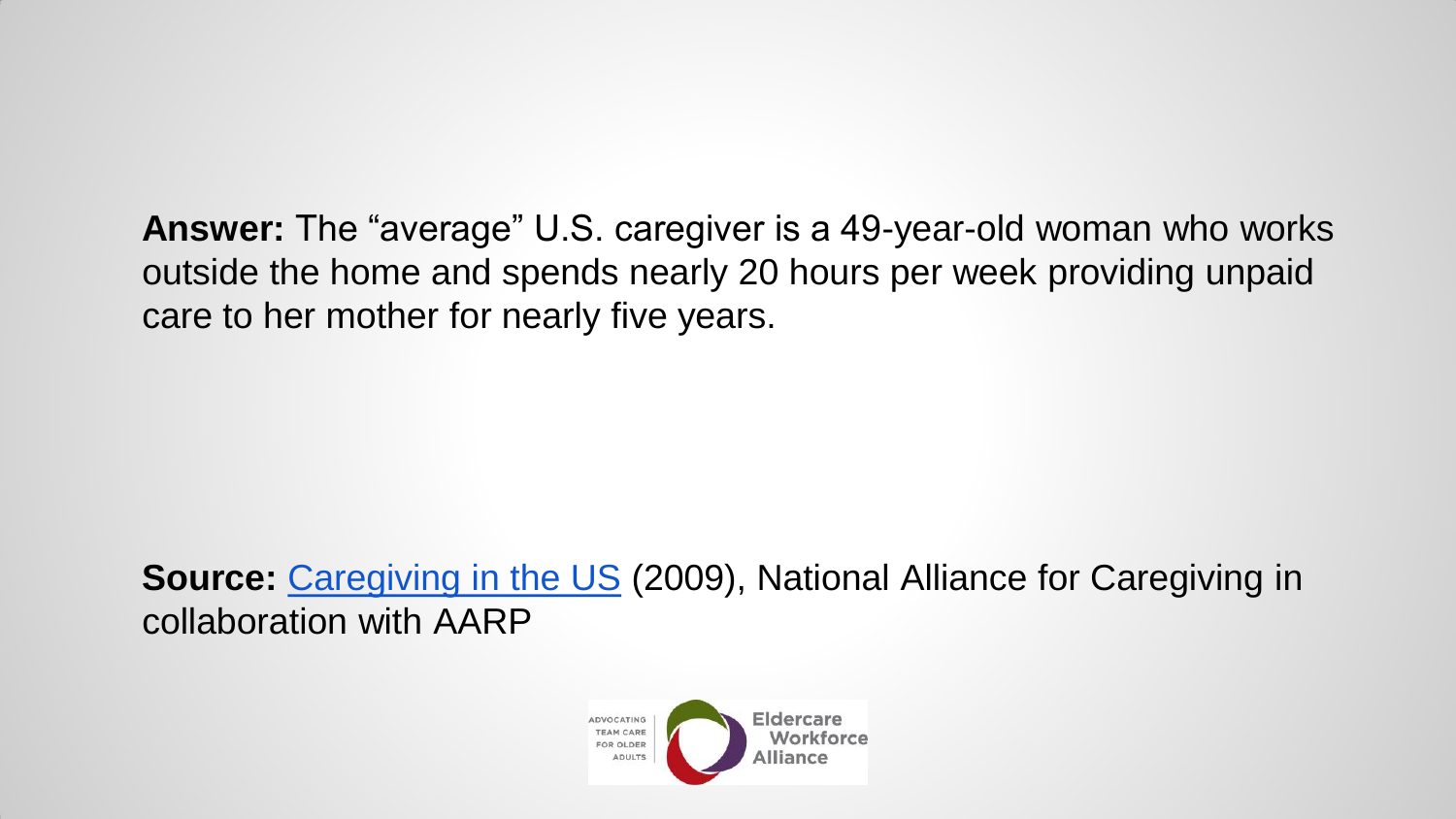- **4. Question**: What percentage of family caregivers perform medical or nursing tasks such as medication management and wound care?
	- $\bullet$  12%
	- $\bullet$  29%
	- 46%
	- 97%

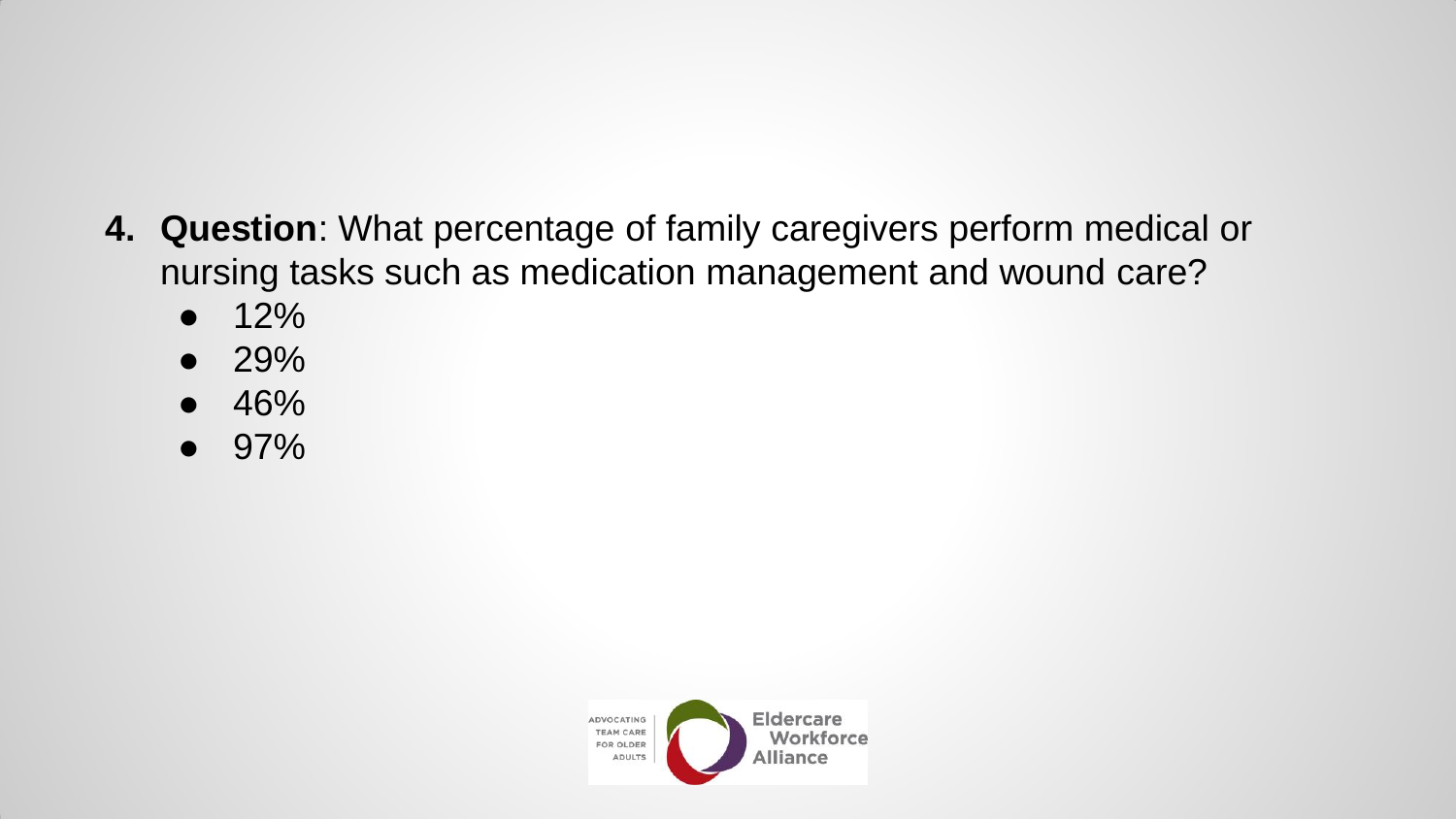**Answer**: Almost half (46%) of family caregivers performed medical and nursing tasks.

**Source**: AARP[,](http://www.aarp.org/content/dam/aarp/research/public_policy_institute/ltc/2012/home-alone-family-caregivers-providing-complex-chronic-care-in-brief-AARP-ppi-health.pdf) [Home Alone: Family Caregivers Providing Complex](http://www.aarp.org/content/dam/aarp/research/public_policy_institute/ltc/2012/home-alone-family-caregivers-providing-complex-chronic-care-in-brief-AARP-ppi-health.pdf)  **[Chronic Care](http://www.aarp.org/content/dam/aarp/research/public_policy_institute/ltc/2012/home-alone-family-caregivers-providing-complex-chronic-care-in-brief-AARP-ppi-health.pdf)** 

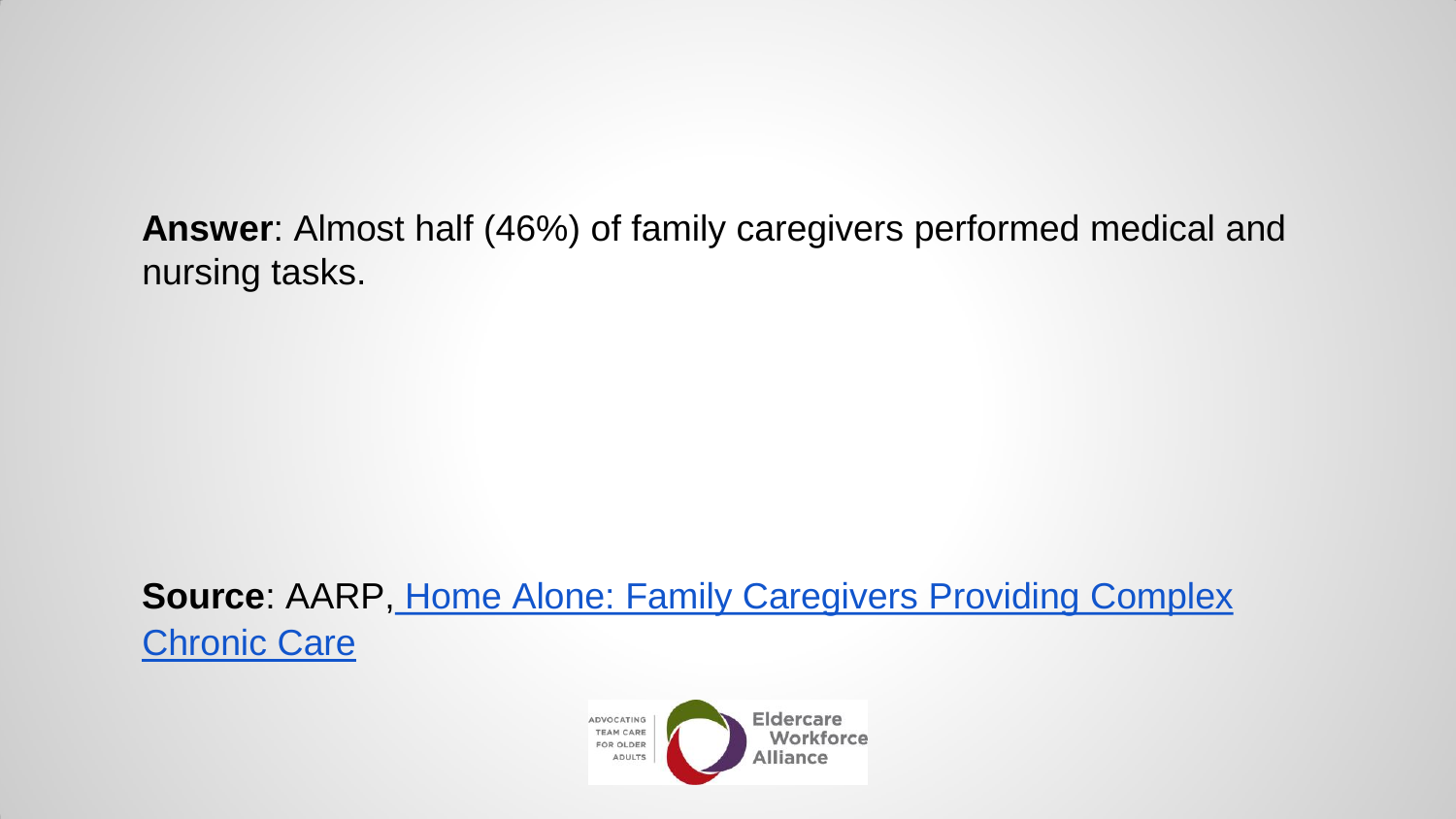**5. Question:** There are about 1 million family caregivers in the United States providing unpaid care to an aging loved one. True or false?

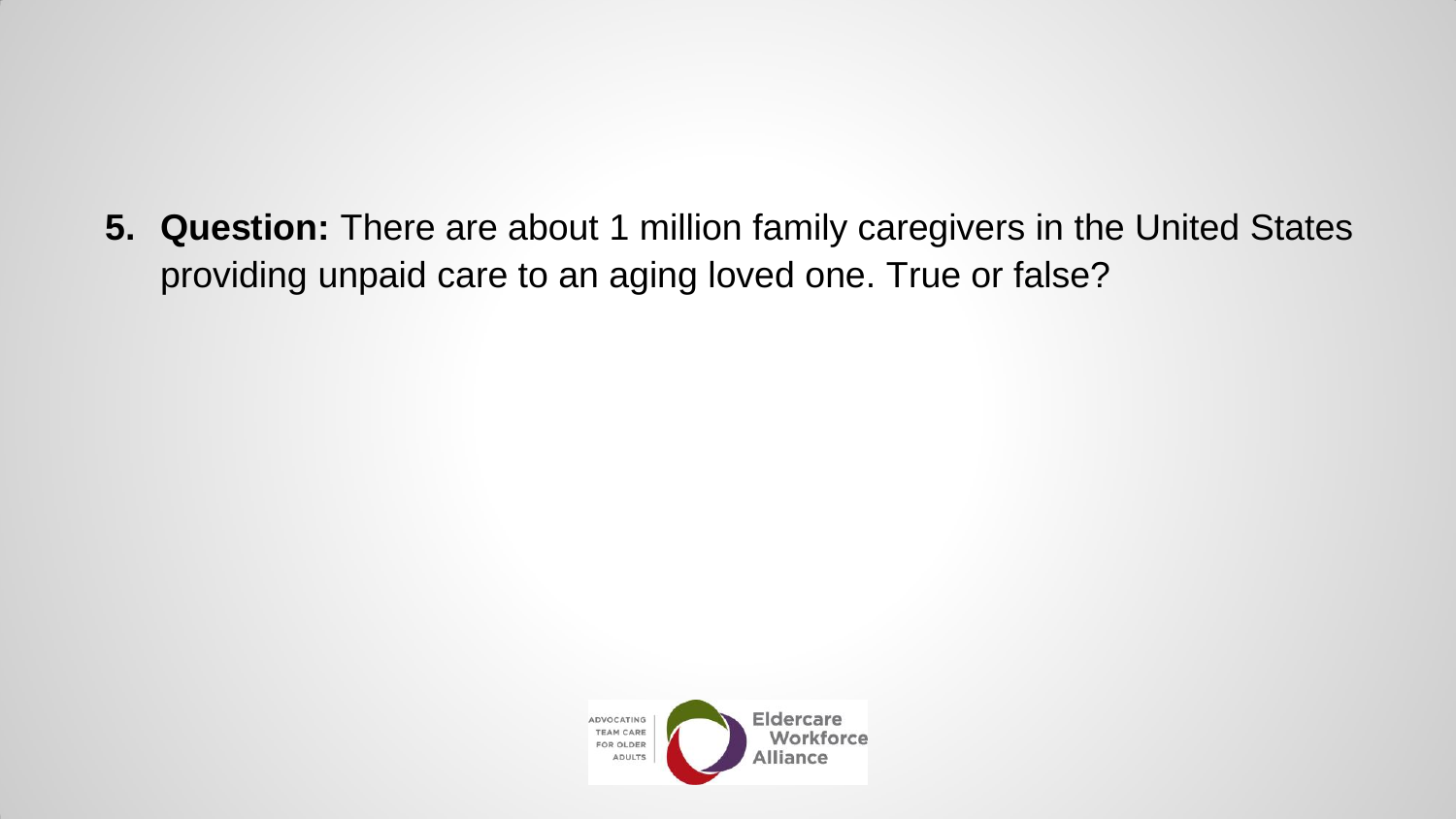**Answer:** False! A National Alliance for Caregiving and AARP study found that in 2009, about 42.1 million family caregivers in the United States provided care to an adult who needed help with daily activities, such as eating and dressing, at any given point in time.

**Source[:](http://assets.aarp.org/rgcenter/ppi/ltc/i51-caregiving.pdf)** [Caregiving in the US](http://www.caregiving.org/data/Caregiving_in_the_US_2009_full_report.pdf) (2009), National Alliance for Caregiving in collaboration with AARP and [AARP, Valuing the Invaluable: 2011 Update](http://assets.aarp.org/rgcenter/ppi/ltc/i51-caregiving.pdf)

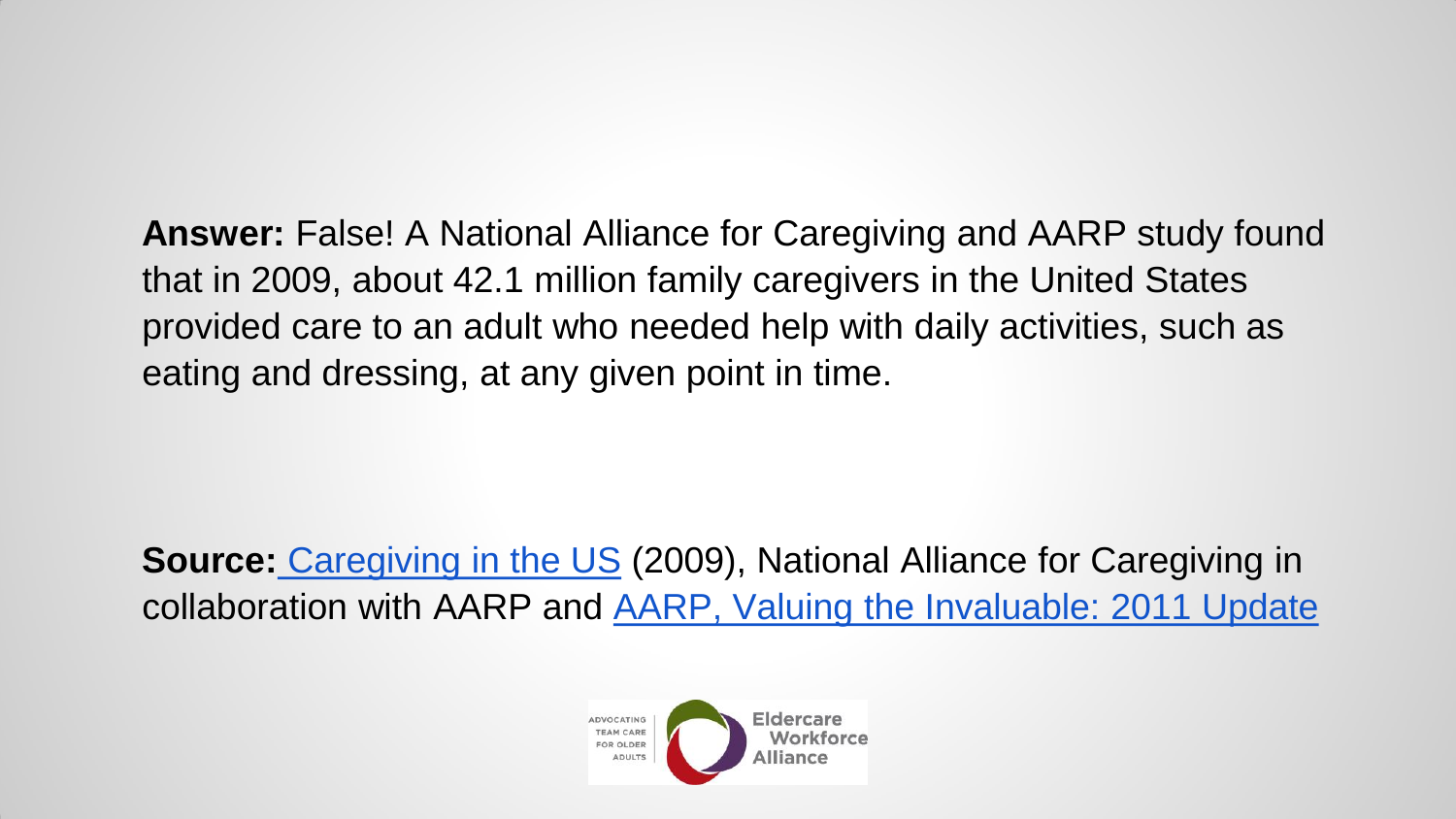**6. Question:** The estimated value of unpaid care provided by family caregivers totaled about \$450 billion in 2009. True or false?

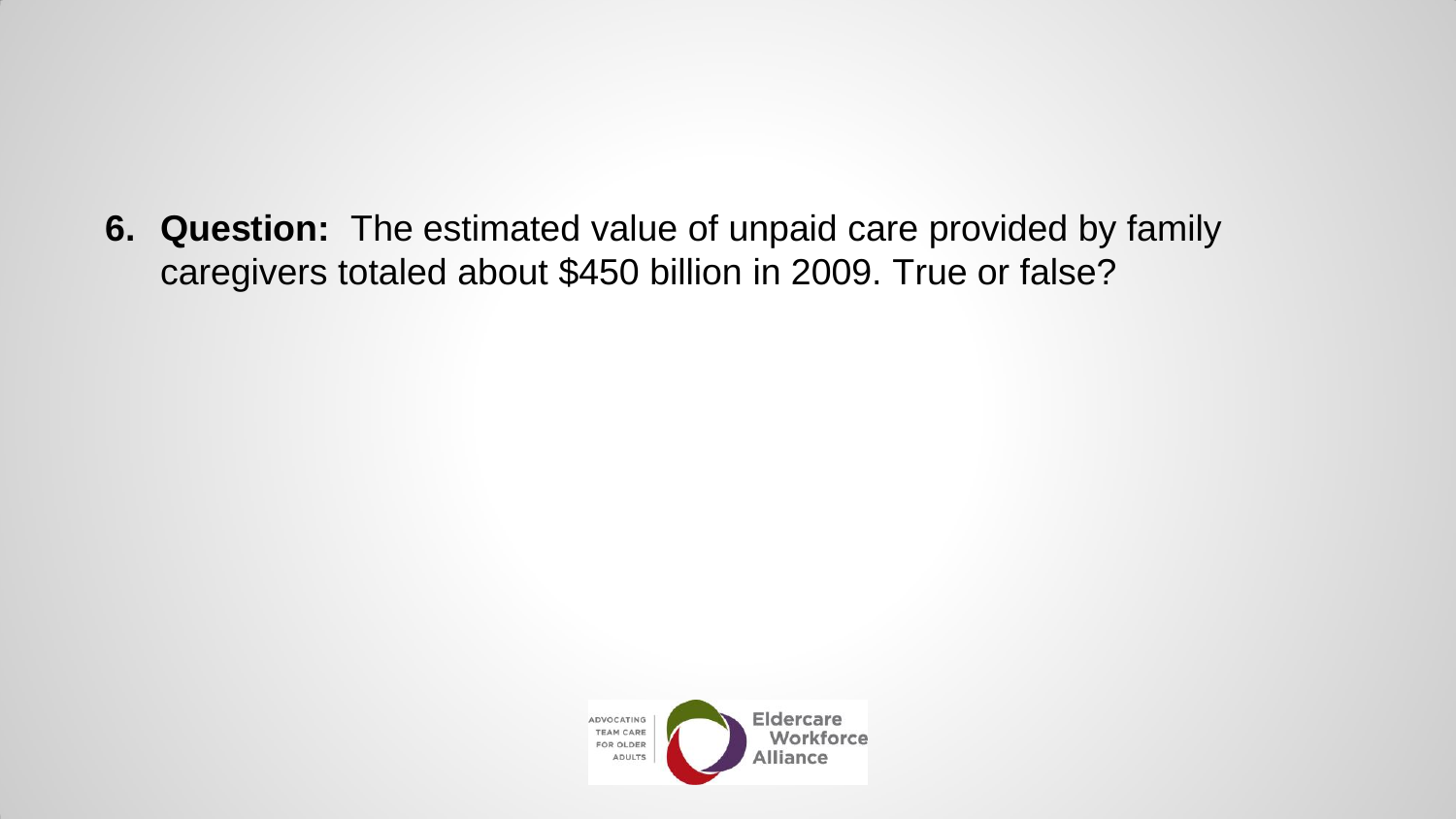**Answer:** True! The estimated economic value of family caregivers' unpaid contributions in 2009 was approximately \$450 billion.

**Source:** AARP, [Valuing the Invaluable: 2011 Update](http://assets.aarp.org/rgcenter/ppi/ltc/i51-caregiving.pdf)

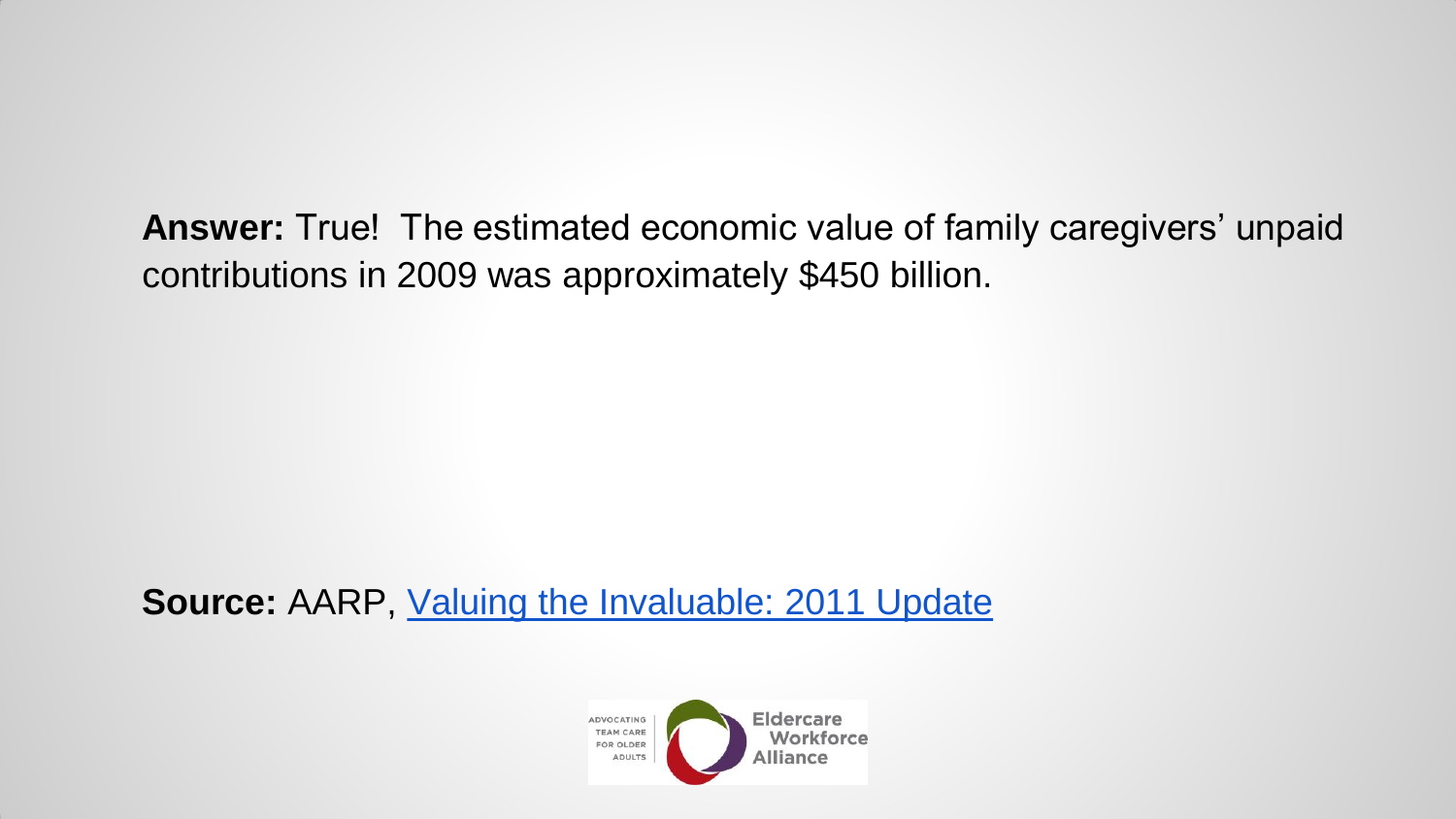- **7. Question:** Of the nation's 2.2 million registered nurses, how many are certified specifically to take care of older adults?
	- Less than 1%
	- Two-thirds
	- All nurses are certified
	- $57\%$

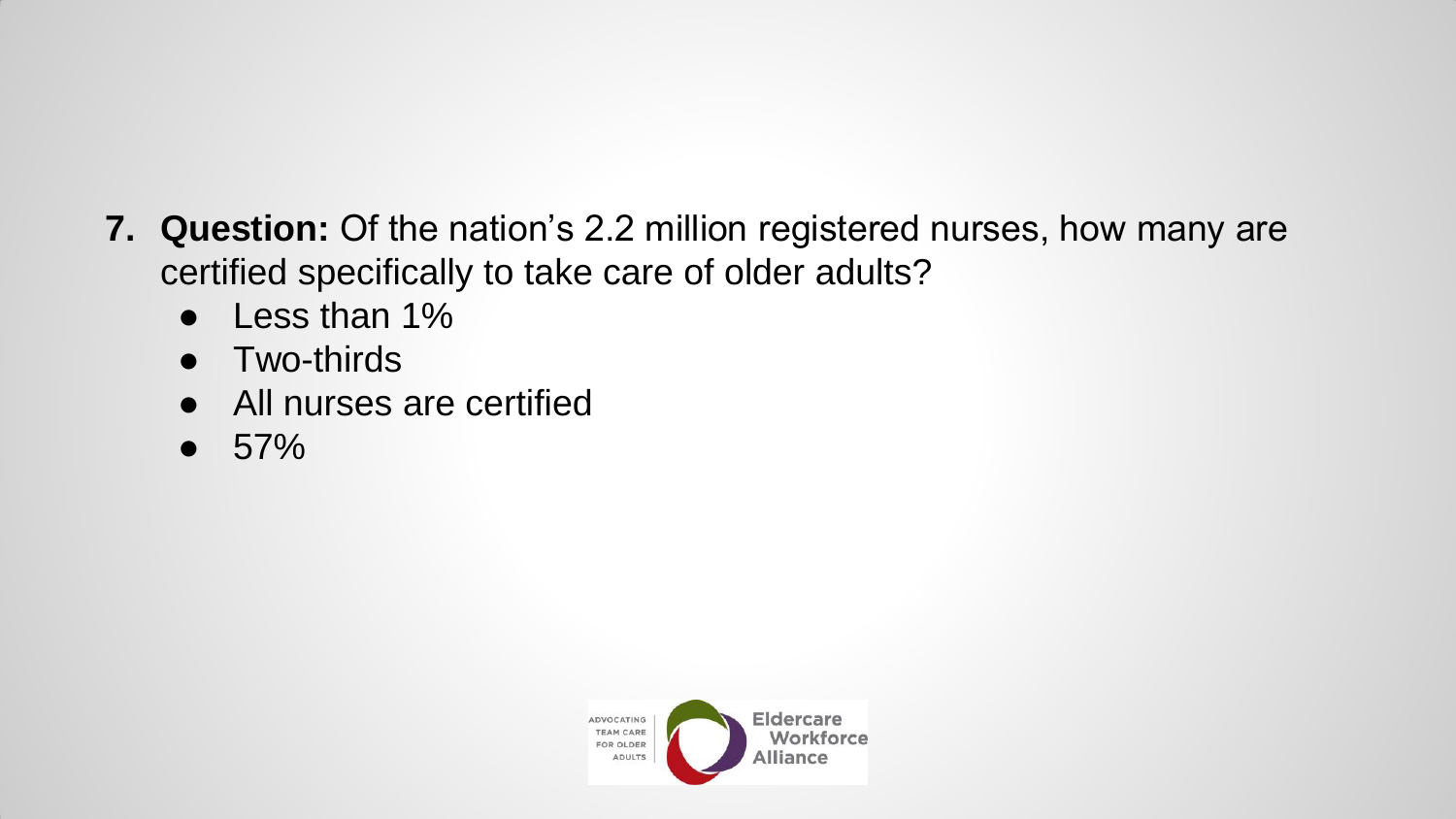**Answer:** Less than one percent of all registered nurses are certified specifically in the care of older adults.

**Source:** [American Nurses Credentialing Center](http://www.geronurseonline.org/MainMenuCategory/Certification/WhyGetCertified.html)

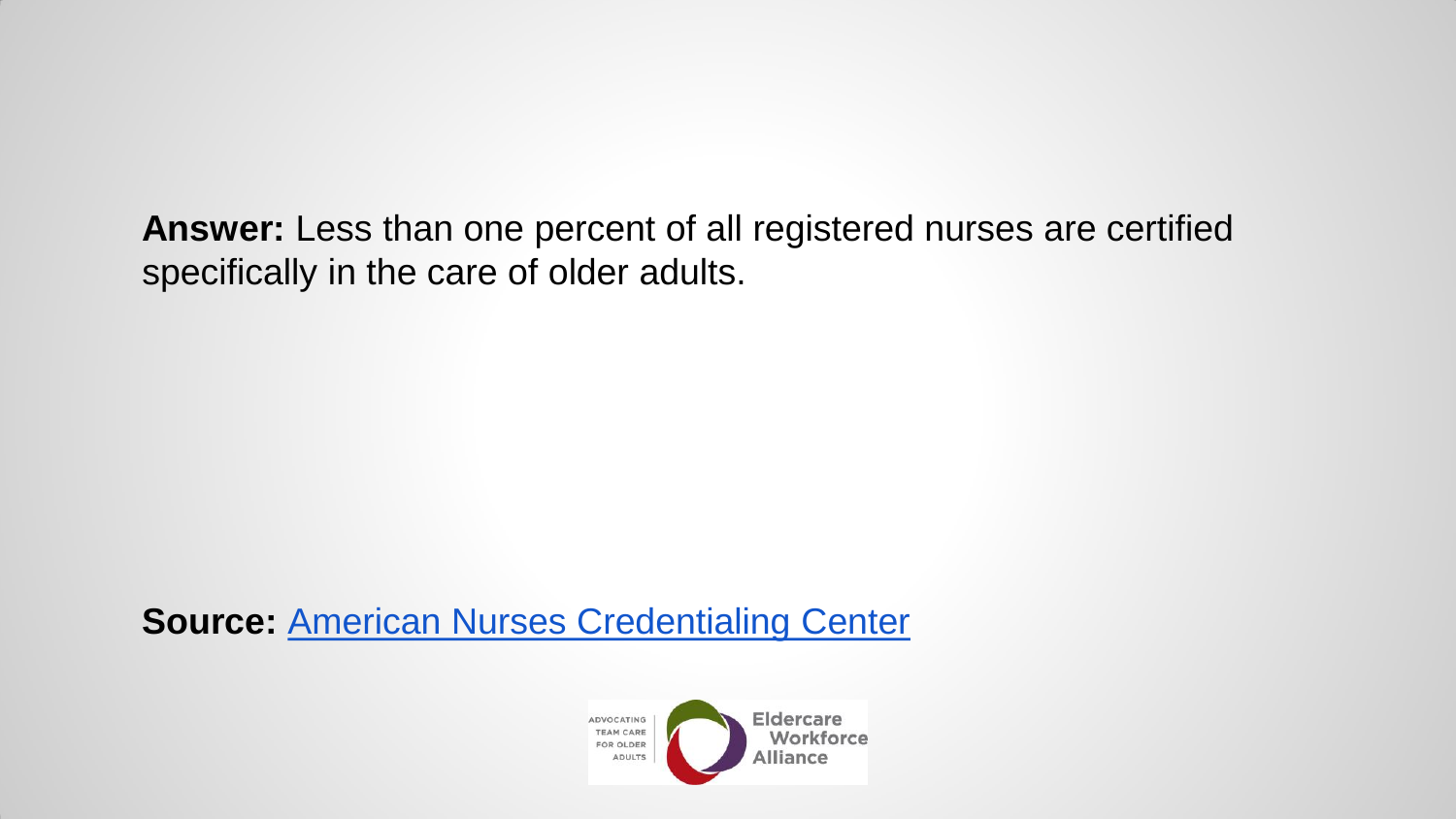- **8. Question:** Which of the following over the counter drugs should older adults avoid, use with caution, and talk to their health care provider about?
	- Benadryl
	- Tylenol PM
	- Aspirin

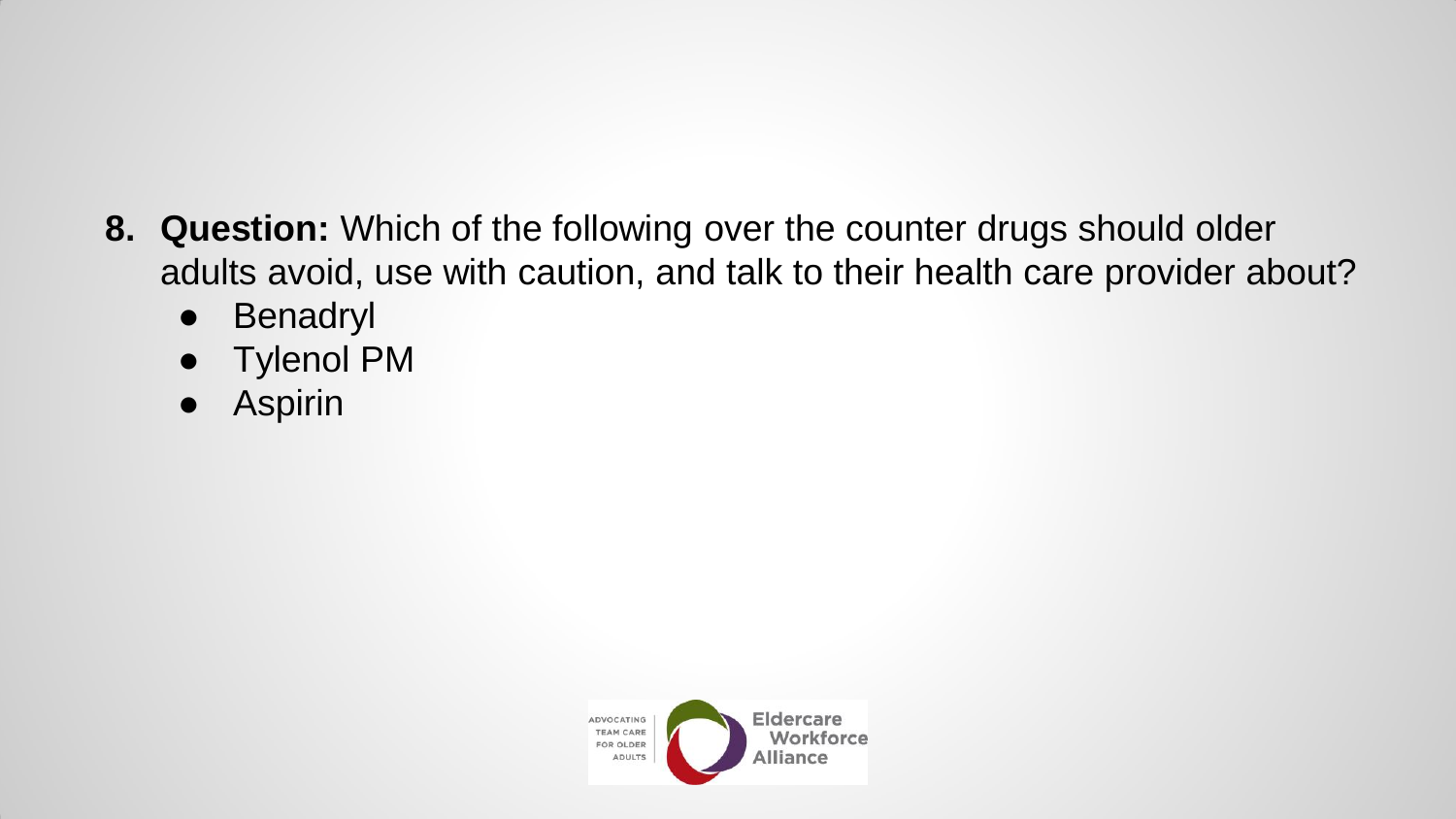**Answer:** All of the above! Older adults are more sensitive to many common medications, including over the counter drugs. Benadryl for instance can cause confusion, blurred vision, and dry mouth. Healthcare professionals that have been properly trained in geriatrics can help seniors identify medications that may put them at risk.

**Source[:](http://www.americangeriatrics.org/files/documents/beers/FHATipMEDS.pdf)** [American Geriatrics Society](http://www.americangeriatrics.org/files/documents/beers/FHATipMEDS.pdf) 

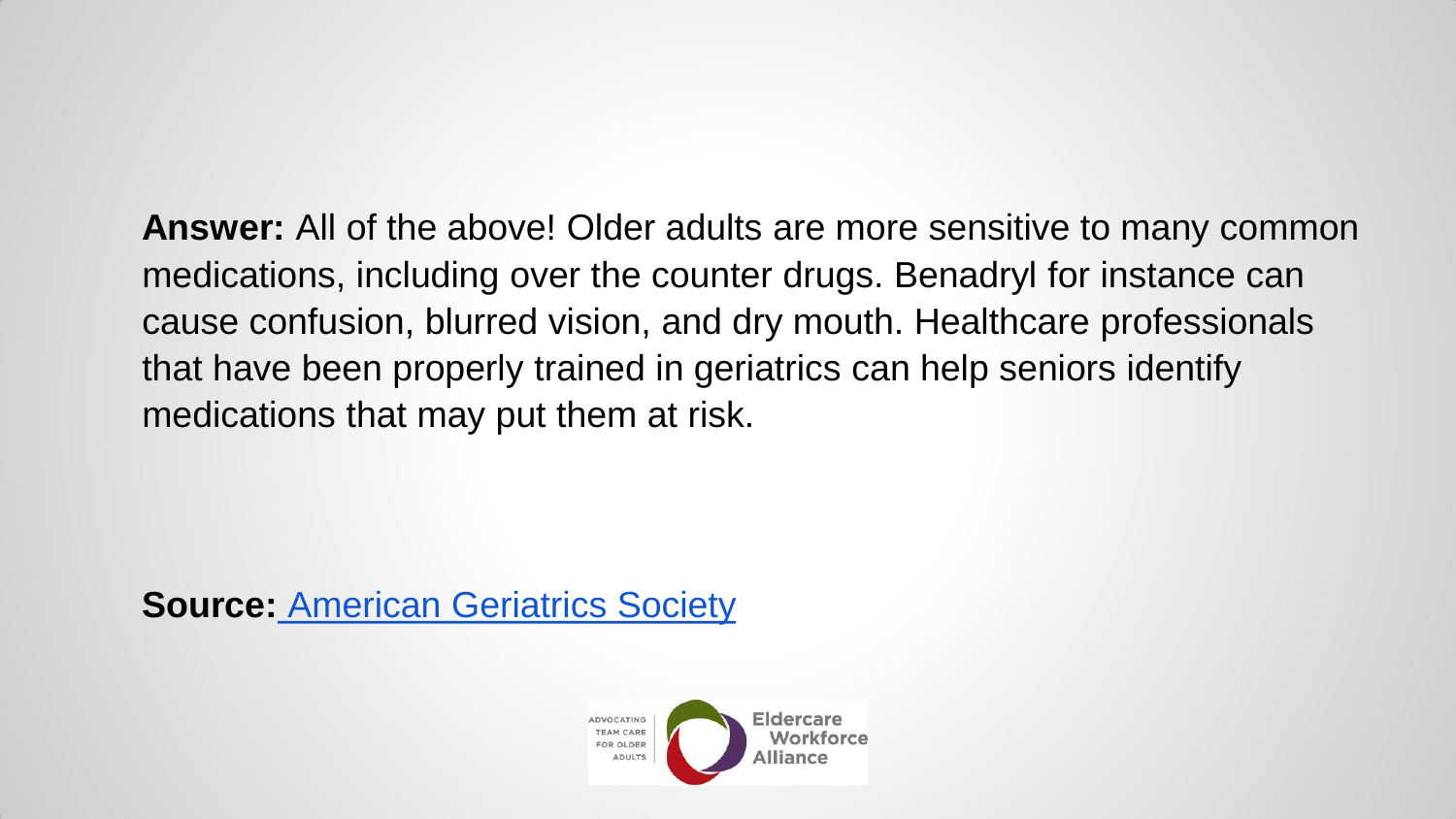### BONUS!

Would you be surprised to know that less than 3 percent of students in medical schools take electives that train them to care for older adults and that there are only 7,162 doctors (geriatricians) who specialize in the care of older adults?

**Source: EWA Education and Training: Meeting the Needs of Older Adults** [Issue Brief](http://www.eldercareworkforce.org/research/issue-briefs/research:education-and-training/)

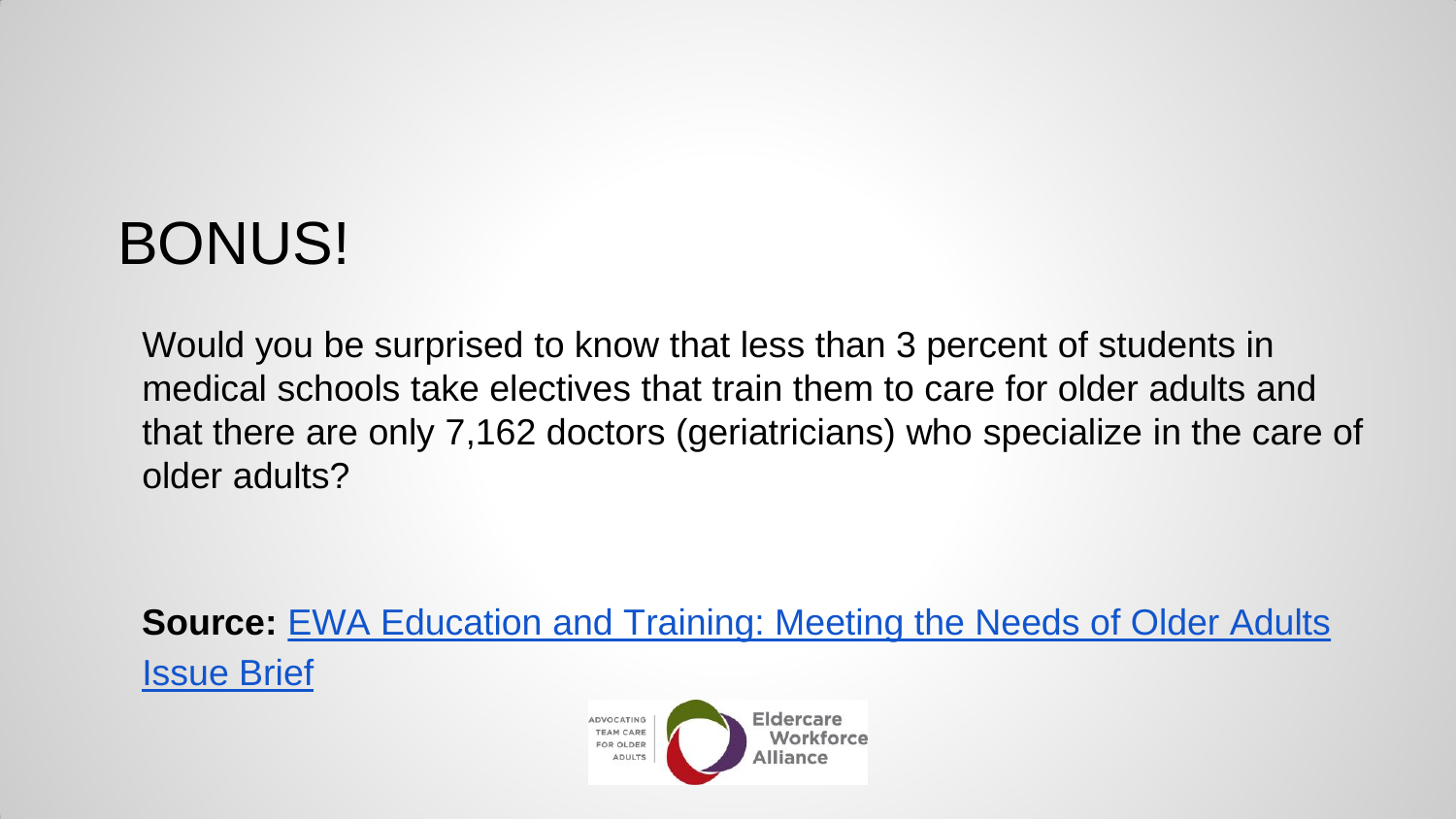**9. Question:** Medicare does not pay for long-term care. True or False?

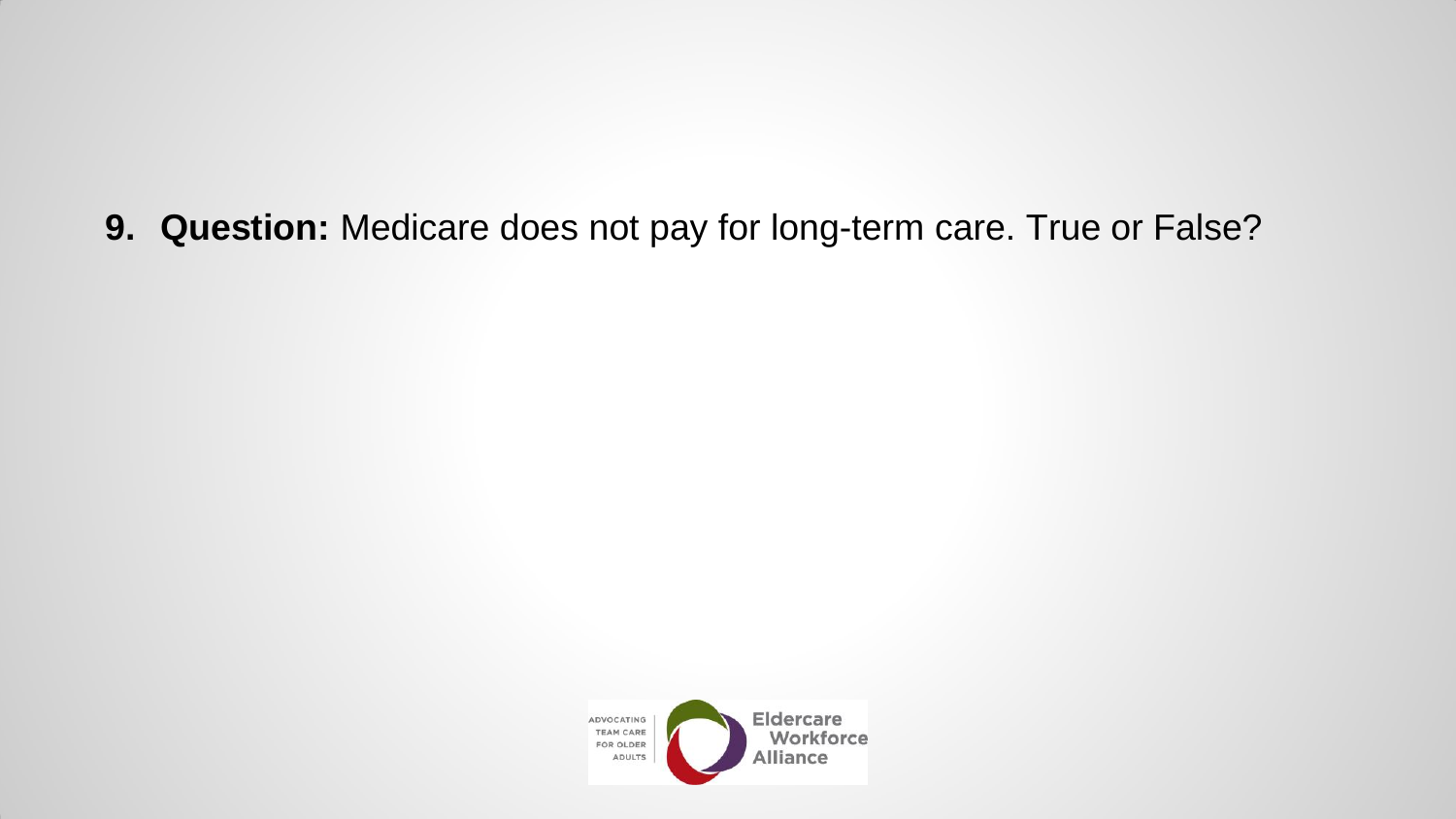**Answer:** True (but the program covers up to 100 days of skilled nursing home care per benefit period.)



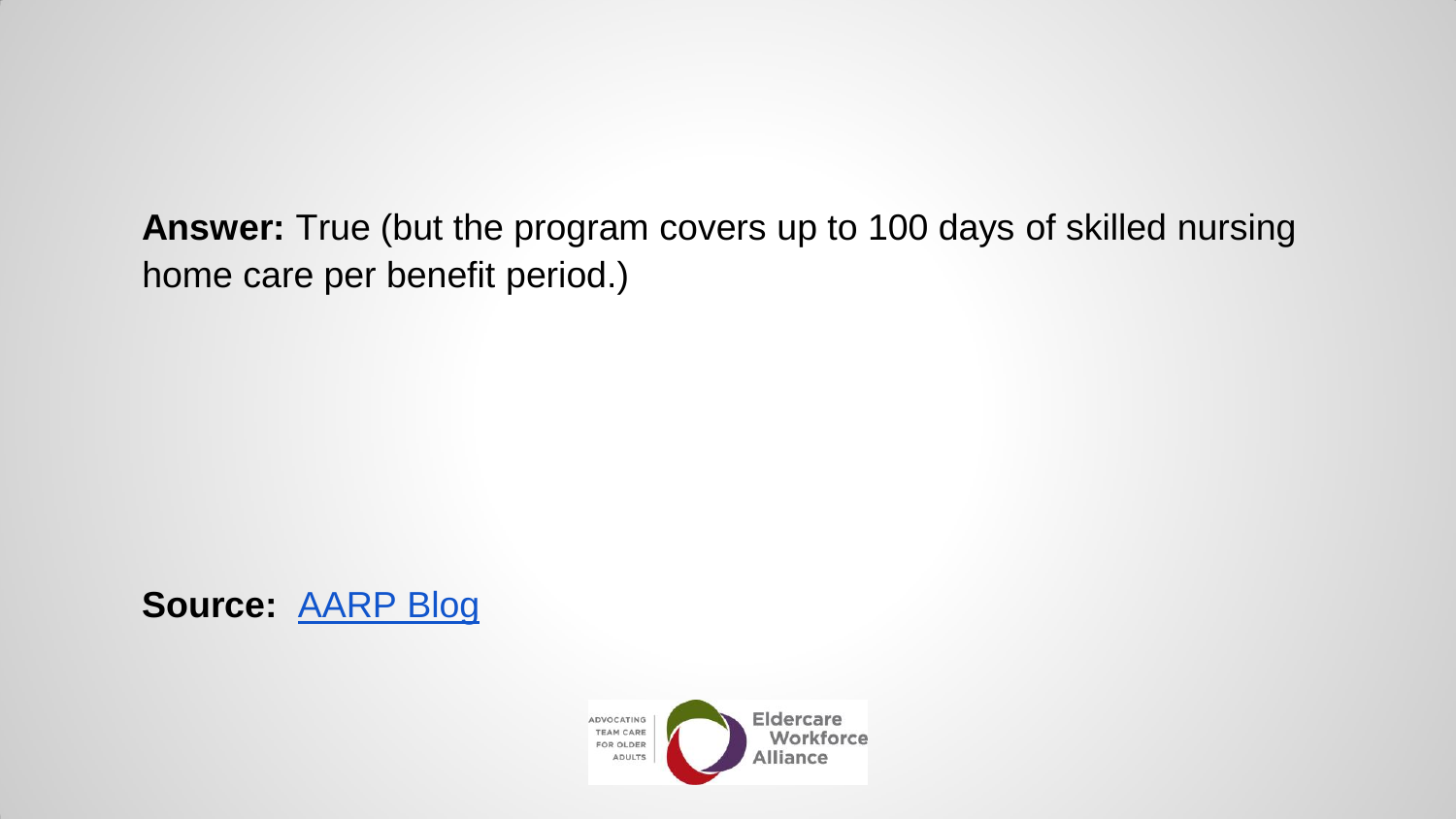- **10. Question:** Direct care workers are the frontline workers—people like nursing assistants and home care aides—who provide most of the paid care and personal assistance to older adults and individuals with disabilities. About how much do you think the average direct care worker makes per hour?
	- a. \$10.60 b. \$12.60 c. \$15.60

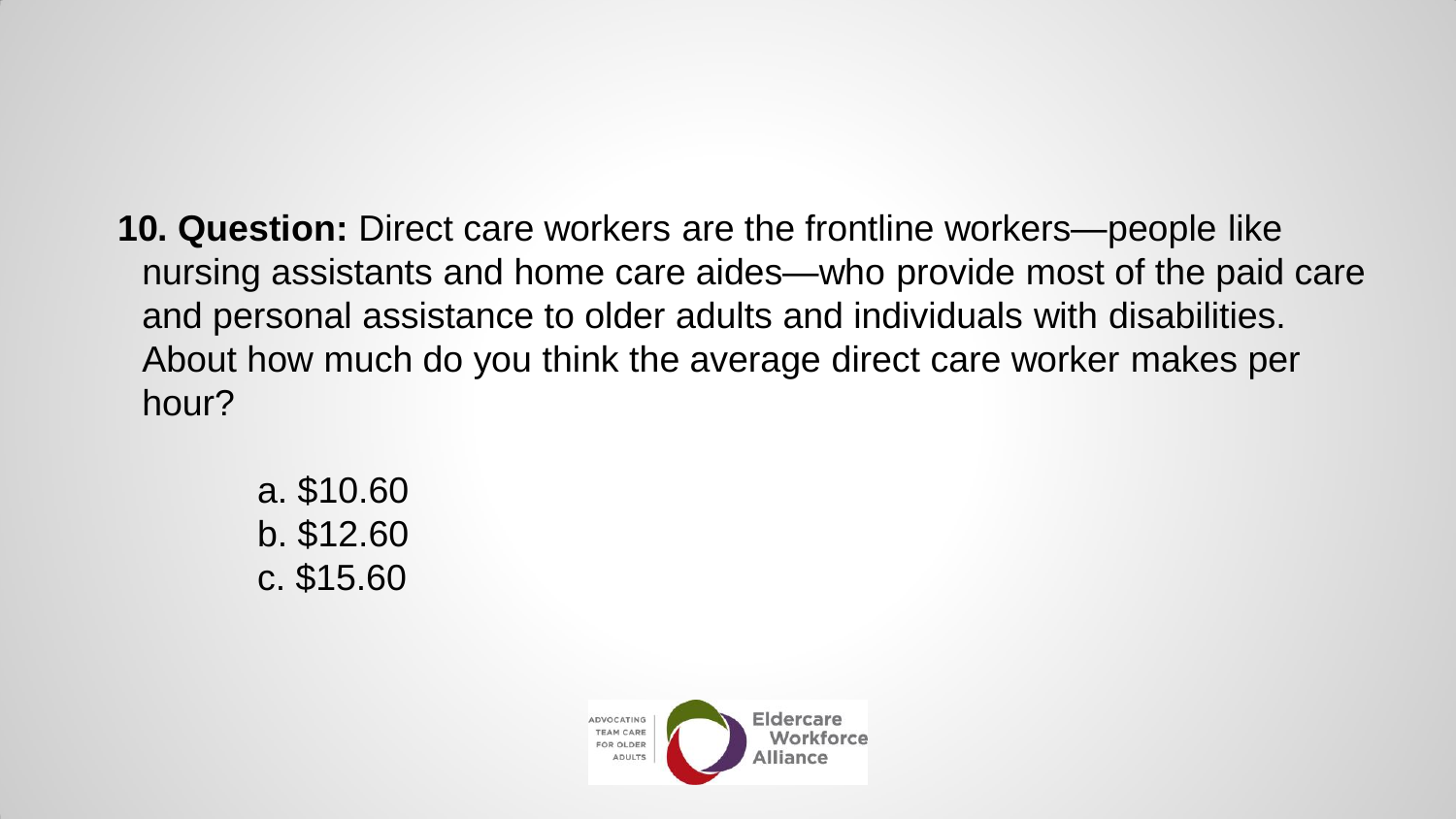**Answer:** The correct answer is a. In 2012, the median hourly wage for direct care workers was \$10.63.

**Source:** [PHI Facts 3](http://phinational.org/sites/phinational.org/files/phi-facts-3.pdf)

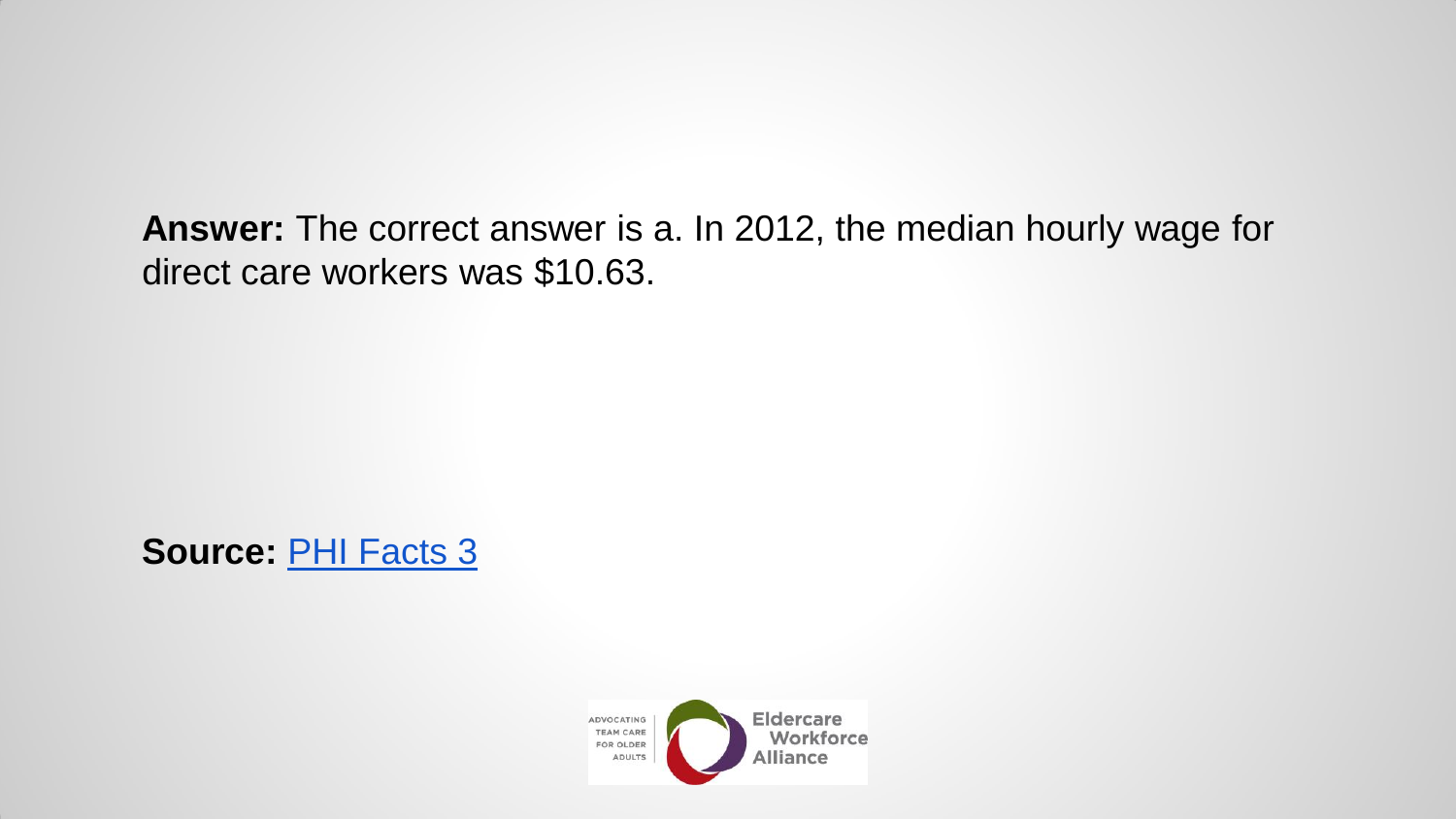**11. Question:** Which of these jobs is expected to be the biggest occupational group in the U.S. in about 5 years?

- a Fast food and counter workers
- b. Direct care workers
- c. All teachers from kindergarten through grade 12

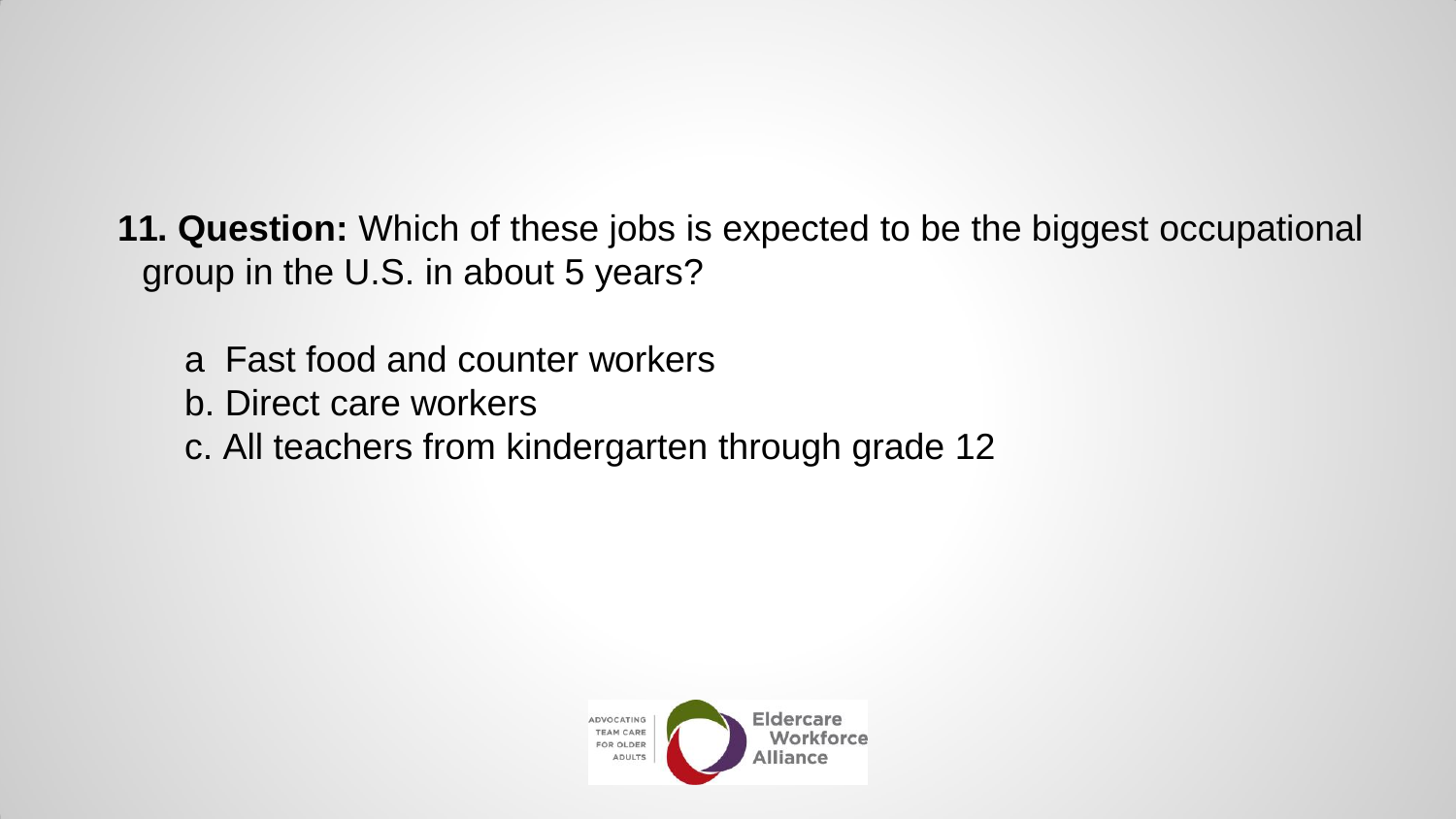**Answer:** The answer is b. There are expected to be 4.99 million direct care workers in the U.S. by 2020, compared to 3.9 million K-12 teachers and 3.55 million fast food and counter workers. Direct care workers are the frontline workers—people like nursing assistants and home care aides who provide most of the paid care and personal assistance to older adults and individuals with disabilities.

**Source: [Direct Care Alliance Fact Sheet](https://www.directcarealliance.org/document/docWindow.cfm?fuseaction=document.viewDocument&documentid=64&documentFormatId=68)**